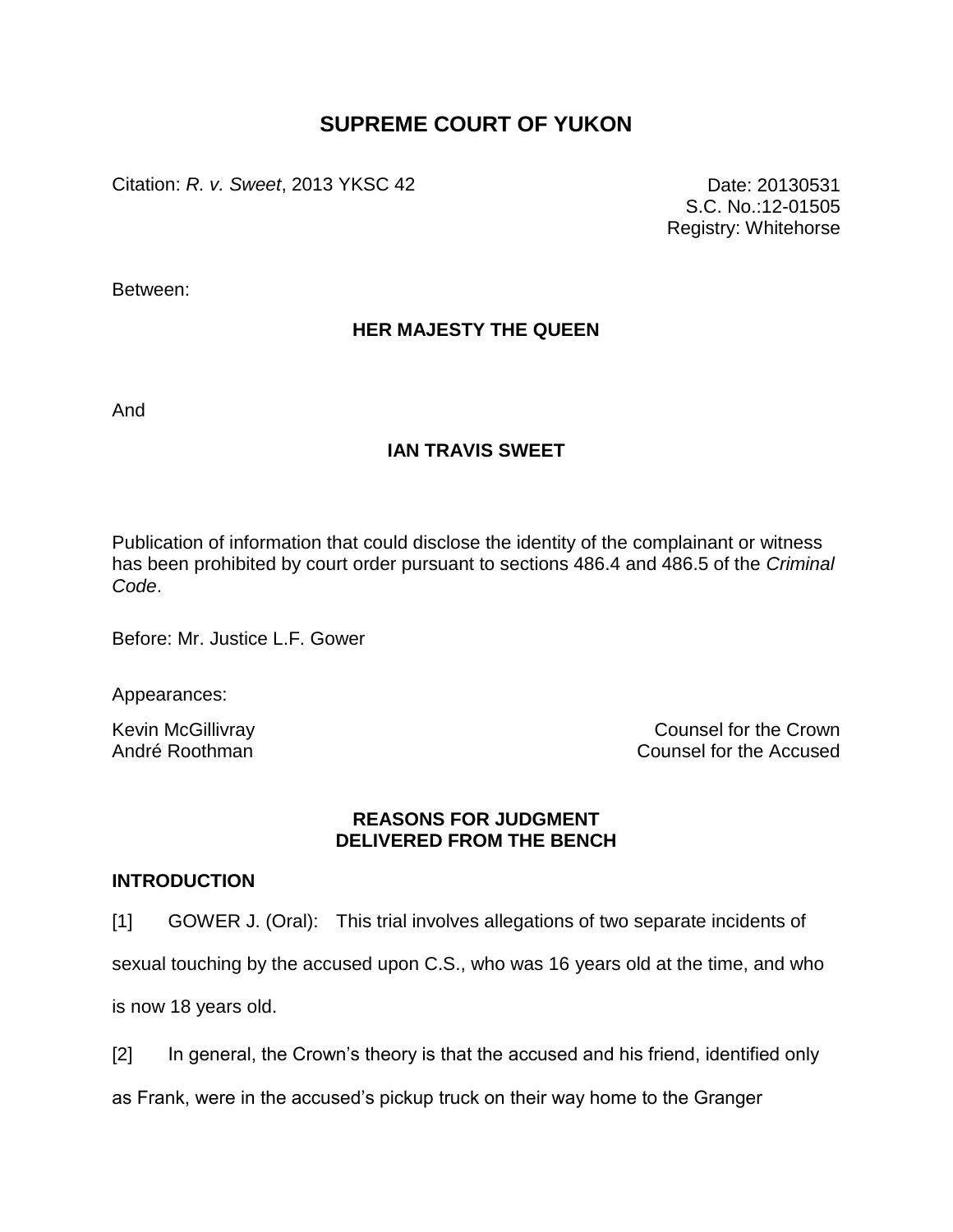subdivision of Whitehorse, in the late hours of May 18 or the early morning hours of May 19, 2011. They stopped at the Tags gas station on Fourth Avenue in downtown Whitehorse, where they met C.S. and her then-boyfriend, K.S., who was also 16 years old at the time. The accused offered a cigarette to K.S. and a beer to each of C.S. and K.S. There was conversation about the accused giving the two teenagers a ride to the Kwanlin Dun village (near Granger), where they were hoping to find a place to stay for the night. The group then drove to various locations within Whitehorse city limits. At one point, the accused purchased more beer and asked K.S. whether he was able to purchase some marijuana for his friend Frank.

[3] While the group was stopped at a Grey Mountain lookout point, K.S. briefly drove the accused"s truck around the lookout area with Frank in the passenger seat, while the accused and C.S. remained standing at the edge of the lookout. This is where C.S. alleges that the accused first sexually assaulted her by putting his hand up under her shirt and around her breast area, as well as touching her buttocks. C.S. claimed that she was too afraid to report this incident to K.S. and the group continued on in the truck to the Royal Bank of Canada ("the bank").

[4] After the bank stop, the accused, Frank and the two teenagers drove to the Kwanlin Dun village, in order for K.S. to purchase some marijuana for Frank. While waiting for K.S. to do so, the accused parked in an open cul-de-sac area of the village near a garbage dumpster. The marijuana was eventually consumed by some of the group at a location in Granger. By then, the accused had also picked up a hitchhiker on Two Mile Hill.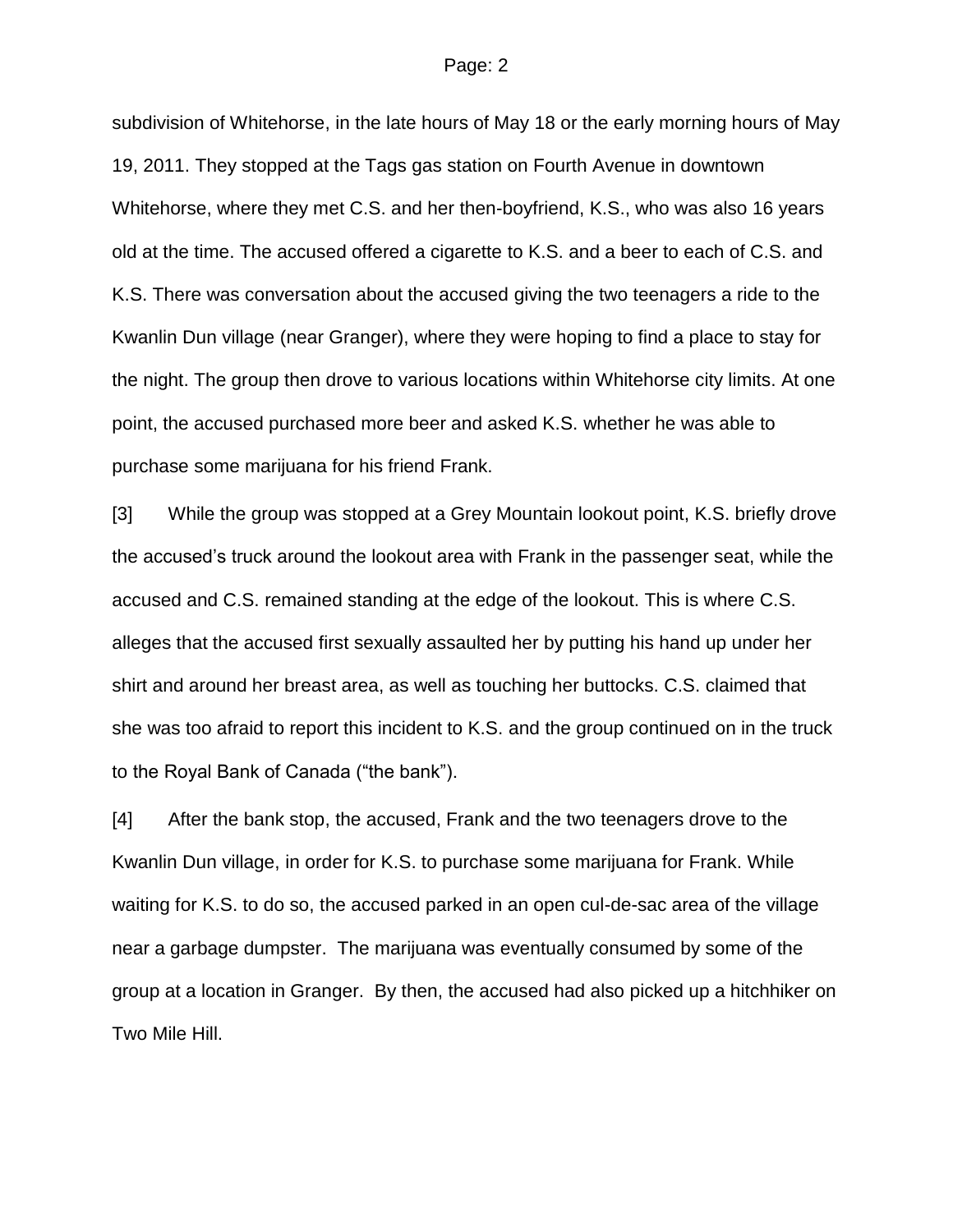[5] Later, the accused wanted K.S. to purchase more marijuana, and they returned to the same dumpster location in the Kwanlin Dun village. By this point, Frank had been dropped off at the accused"s residence. The accused and C.S. got out of the truck to wait, while K.S. left briefly to walk to a nearby house where he was to make the marijuana purchase. It was here that C.S. alleged the accused sexually assaulted her a second time, by again putting his hand up underneath her shirt towards her breast area and also underneath her pants where he touched her vagina. When K.S. returned to the dumpster area, C.S. said she pushed the accused away and ran towards K.S. crying about what the accused had done. K.S. said that he called the RCMP on C.S."s cell phone to report the matter. Shortly after that, an RCMP constable who was in the Kwanlin Dun village on another matter noticed the couple when K.S. waved him down. C.S. briefly reported to the constable what happened with the accused, and both C.S. and K.S. later gave written statements at the detachment.

[6] The facts put forward by the defence are very similar to the sequence of events relayed by the Crown witnesses, however the accused denies any sexual touching whatsoever. Rather, he asserts that the two young people were apparently homeless and without any money that night. At the dumpster location on the second occasion, the accused maintains that C.S. tried to extort money from him by threatening to go to the police with an allegation that he sexually assaulted her. When K.S. returned to the dumpster site after the second marijuana purchase, and was running towards the accused and C.S., the accused said that K.S. had his hand in his pocket and he thought K.S. might have a weapon. In fear of being robbed by the two young people, the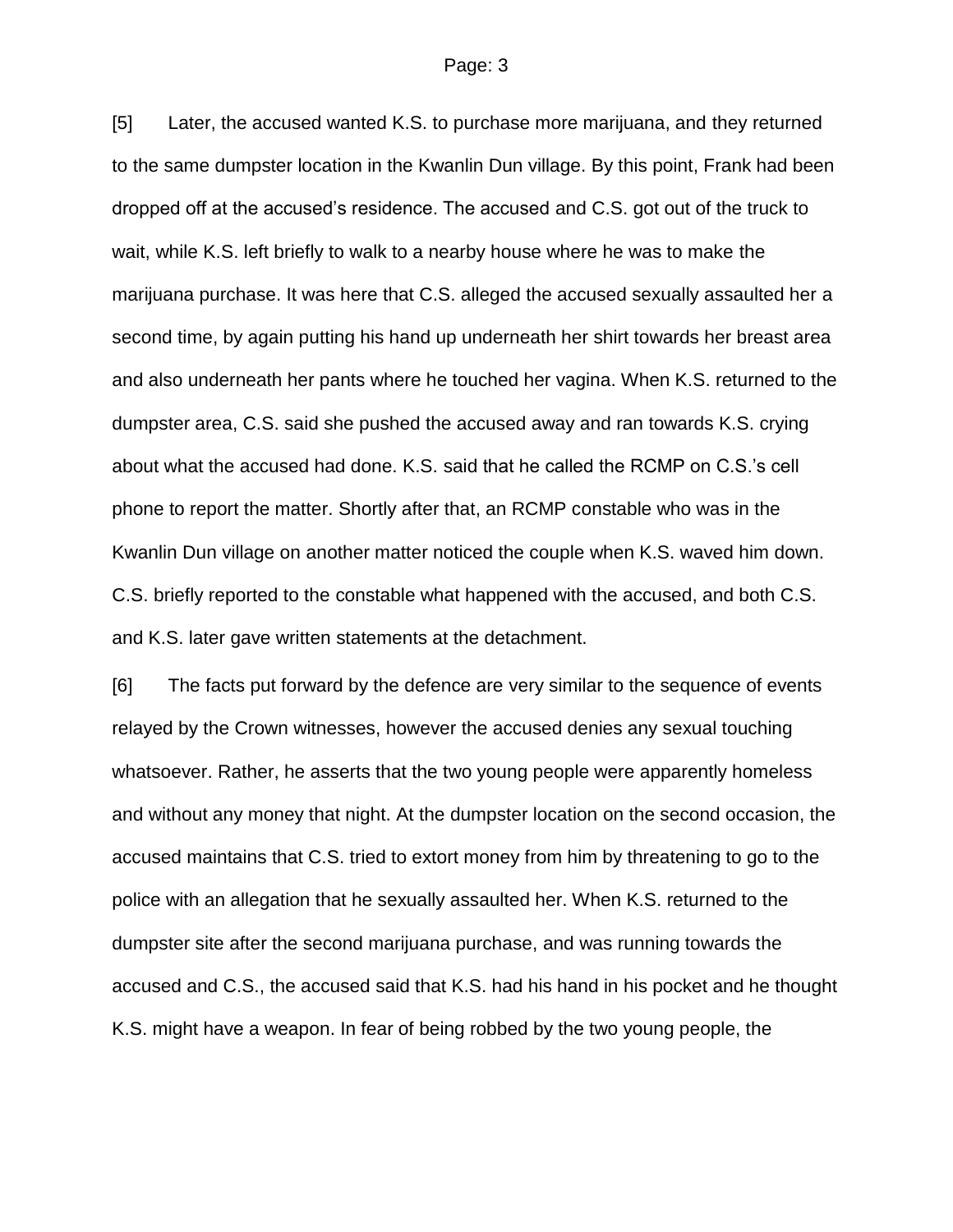accused quickly drove off with the hitchhiker, who had remained in the truck the entire time.

[7] The issues in this case turn on an assessment of the credibility and reliability of the various witnesses. Therefore, the distinction between those two terms is important to keep in mind. Credibility has to do with the witness"s veracity, whereas reliability has to do with the accuracy of their testimony and engages a consideration of their ability to accurately observe, recall and recount the events at issue.<sup>1</sup> In *R. v. Joudrie* (1997), 100 O.A.C. 25, at para. 28, Moldaver J.A., as he then was, further addressed this distinction:

> "…The importance of the distinction between credibility and reliability was canvassed by this Court in *R. v. S.(W.)* [\(1994\),](http://www.lexisnexis.com/ca/legal/search/runRemoteLink.do?langcountry=CA&linkInfo=F%23CA%23CCC3%23decisiondate%251994%25sel2%2590%25year%251994%25page%25242%25sel1%251994%25vol%2590%25&risb=21_T17207931864&bct=A&service=citation&A=0.7458902034489023)  [90 C.C.C. \(3d\) 242.](http://www.lexisnexis.com/ca/legal/search/runRemoteLink.do?langcountry=CA&linkInfo=F%23CA%23CCC3%23decisiondate%251994%25sel2%2590%25year%251994%25page%25242%25sel1%251994%25vol%2590%25&risb=21_T17207931864&bct=A&service=citation&A=0.7458902034489023) Like the case under appeal, S.(W.) involved allegations of a dated sexual assault where the complainant's evidence, although sincerely given, was contradicted in a number of significant ways. On behalf of the court, Finlayson J.A. wrote as follows at p. 250:

It is evident from his reasons that the trial judge was impressed with the demeanour of the complainant in the witness-box and the fact that she was not shaken in cross-examination. I am not satisfied, however, that a positive finding of credibility on the part of the complainant is sufficient to support a conviction in a case of this nature where there is significant evidence which contradicts the complainant's allegations. We all know from our personal experiences as trial lawyers and judges that honest witnesses, whether they are adults or children, may convince themselves that inaccurate versions of a given event are correct and they can be very persuasive. The issue, however, is not the sincerity of the witness but the reliability of the witness's testimony. Demeanour alone should not suffice to found a conviction where there are significant inconsistencies and conflicting evidence on the record: see *R. v. Norman* (1993), [87 C.C.C. \(3d\) 153](http://www.lexisnexis.com/ca/legal/search/runRemoteLink.do?langcountry=CA&linkInfo=F%23CA%23CCC3%23decisiondate%251993%25sel2%2587%25year%251993%25page%25153%25sel1%251993%25vol%2587%25&risb=21_T17207931864&bct=A&service=citation&A=0.30023636622955596) at pp. 170-4, [26 C.R. \(4th\) 256,](http://www.lexisnexis.com/ca/legal/search/runRemoteLink.do?langcountry=CA&linkInfo=F%23CA%23CR4%23sel2%2526%25page%25256%25vol%2526%25&risb=21_T17207931864&bct=A&service=citation&A=0.9696875702249318) [16 O.R. \(3d\) 295](http://www.lexisnexis.com/ca/legal/search/runRemoteLink.do?langcountry=CA&linkInfo=F%23CA%23OR3%23sel2%2516%25page%25295%25vol%2516%25&risb=21_T17207931864&bct=A&service=citation&A=0.7608580412113423) (Ont. C.A.), for a discussion on this subject."

 $\overline{a}$ 

<sup>1</sup> Madam Justice Michelle K. Fuerst, Mona Duckett & Frank Hoskins, *The Trial of Sexual Offence Cases* (Toronto: Carswell, 2010)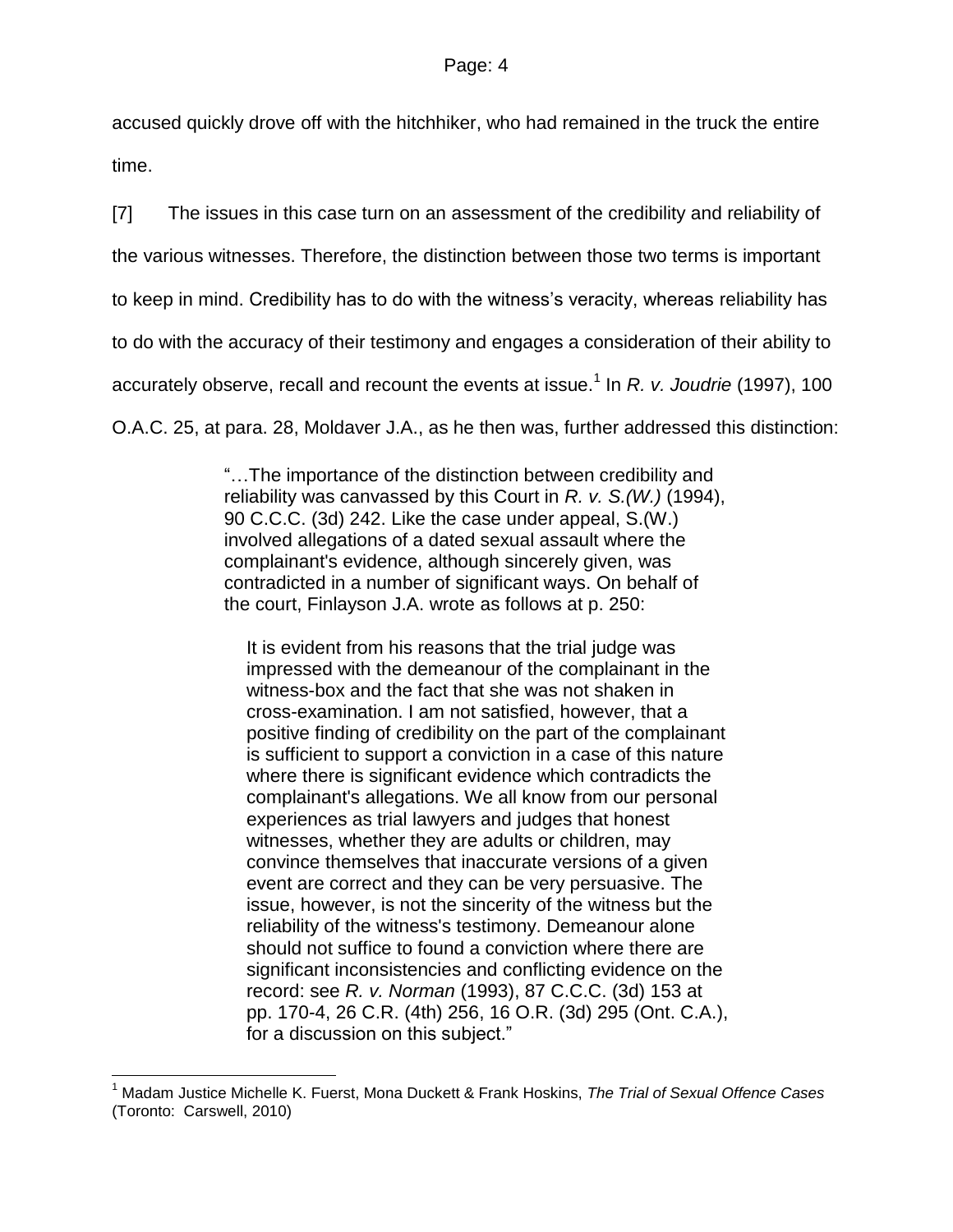[8] The main legal consideration that applies to this case is the proposition in *R. v.*

*W.(D.)*, [1991] 1 S.C.R. 742, at para.28 (Q.L.):

"…A trial judge might well instruct the jury on the question of credibility along these lines:

> First, if you believe the evidence of the accused, obviously you must acquit.

Second, if you do not believe the testimony of the accused but you are left in reasonable doubt by it, you must acquit.

Third, even if you are not left in doubt by the evidence of the accused, you must ask yourself whether, on the basis of the evidence which you do accept, you are convinced beyond a reasonable doubt by that evidence of the guilt of the accused."

# **ANALYSIS**

## *Evidence relating to the accused's testimony*

[9] Let me deal firstly with the evidence of the accused. For the reasons which

follow, I do not believe his evidence and neither am I left in a reasonable doubt by it.

[10] I find the accused"s testimony about his friend Frank to be simply incredible.

According to the evidence of the accused, as well as that of C.S. and K.S., Frank was

present with the group during most of the evening, including the stop at the Grey

Mountain lookout where C.S. said she was first sexually assaulted. Therefore, he was

obviously an important, if not critical, potential witness for the accused. And yet the

accused took virtually no steps to procure Frank as a witness, even when he knew that

the RCMP were keenly interested in interviewing him.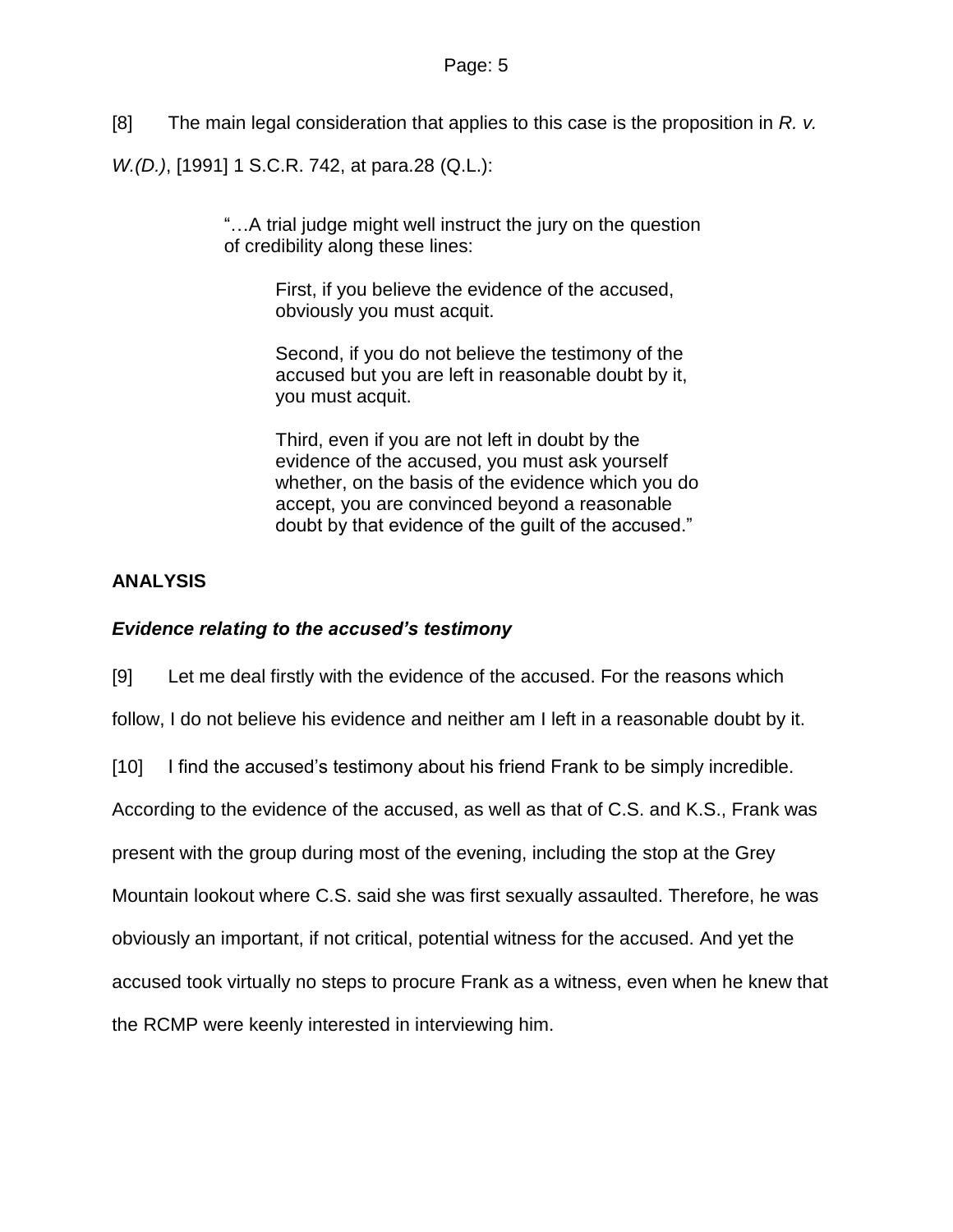[11] According to the accused, he dropped Frank off at his residence in the early morning hours of May 19, 2011, after the group had stopped to smoke a joint at the mailboxes near the entry to the Granger subdivision. The accused testified that he and his wife and young baby were living in the upstairs of this residence, and Frank was staying in the basement suite.

[12] The accused further testified that after the alleged attempted extortion by C.S., he thought "I have to call the cops", but decided not to because he had been drinking and thought he might be arrested for drinking and driving. The hitchhiker who was now sitting in the passenger seat of the truck told him that she thought the young couple might have stolen something out of the back of the truck. He asked the hitchhiker where she wanted to go and dropped her off at a location on the Alaska Highway north of the Two-Mile Hill intersection and returned home to go to sleep. His wife and young child were away that particular night. The next morning, he was woken up by Frank at about 6 AM because Frank wanted to go to work. The accused said he told Frank what had happened with C.S. and K.S. earlier. He said he told Frank to take a cab to work and that he would be along later.

[13] The evidence of Constable Hoogland was that he and another officer arrested the accused at his residence at 9:25 AM on May 19, 2011. Constable Hoogland informed the accused that he was under arrest for the sexual assault of C.S. Constable Hoogland noted a smell of liquor on the accused"s breath during the arrest procedure. I accept this evidence, as it was unchallenged.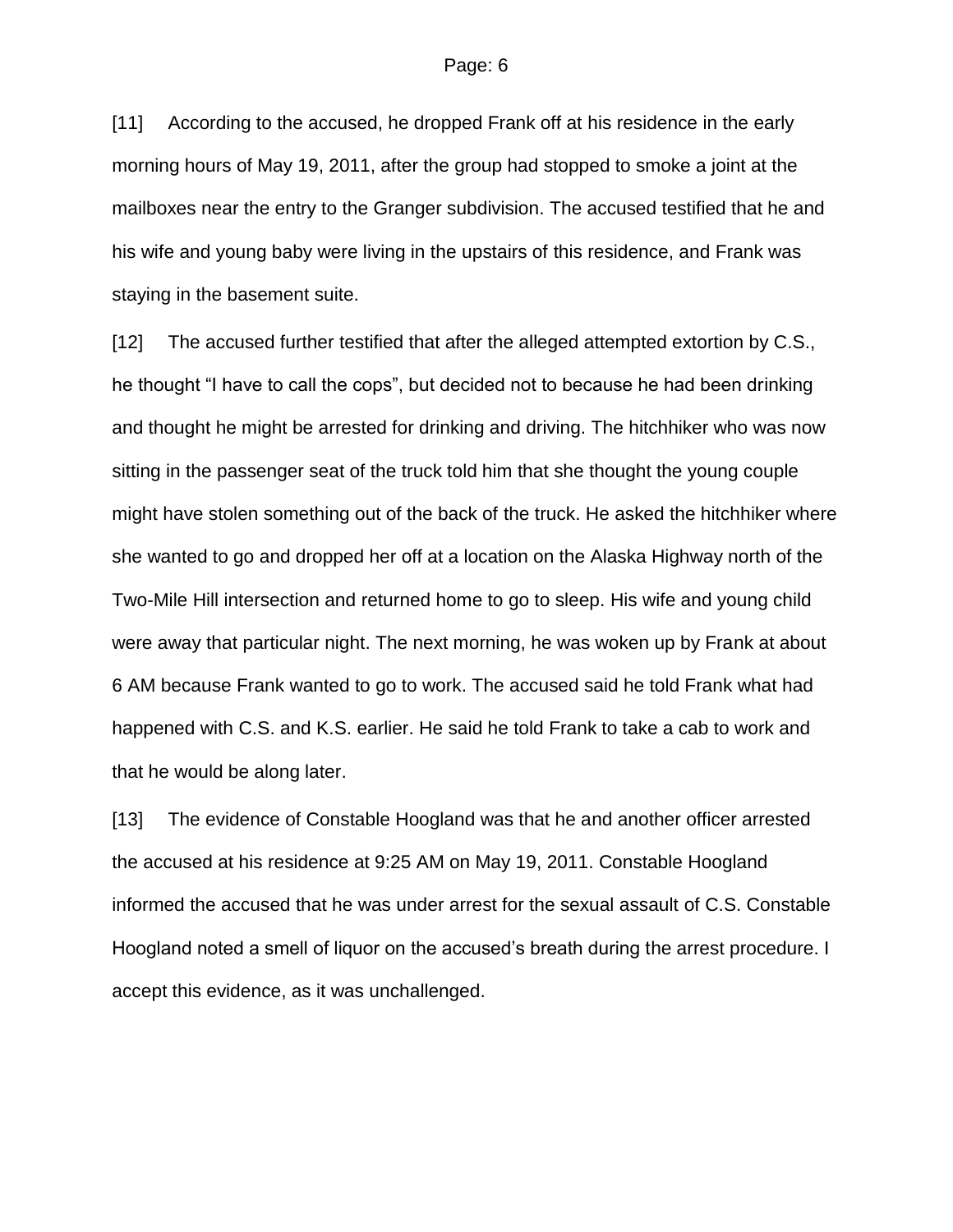[14] The accused testified that he felt "crushed" when he was arrested, and that he wanted to tell the police exactly what happened. He said that he was taken to the police station, informed of his rights and given an opportunity to speak to a lawyer.

[15] Notwithstanding that the accused thought C.S. had tried to extort money from him the night before, and that he wanted to notify the police about that, and notwithstanding his evidence that C.S. and K.S. may have stolen something out of his truck, and notwithstanding that he felt "crushed" when he was arrested and wanted to tell the police exactly what happened, he made no mention whatsoever of Frank to the police at that time.

[16] The evidence of Constable Penton, who was apparently the main investigating officer in this case, was that he went to the accused"s residence on June 1, 2011, and spoke with the accused"s wife about Frank and asked if she knew his last name (I infer that Constable Penton must have learned of Frank from C.S. and K.S.). She said that she did not, but thought that he worked either at the Yukon College Research Facility or at the new library downtown. According to the accused, he and Frank were doing some contract construction work at the Geological Core Library near the Two-Mile Hill intersection on the Alaska Highway. Not surprisingly, the attempts by Constable Penton to locate Frank at the Yukon College or the downtown library were unsuccessful. In any event, it is reasonable to infer that the accused would have been informed about this inquiry by his wife and therefore knew that the police were looking for Frank. Yet again, there is no evidence that the accused took any steps to inform the police about Frank"s whereabouts in response.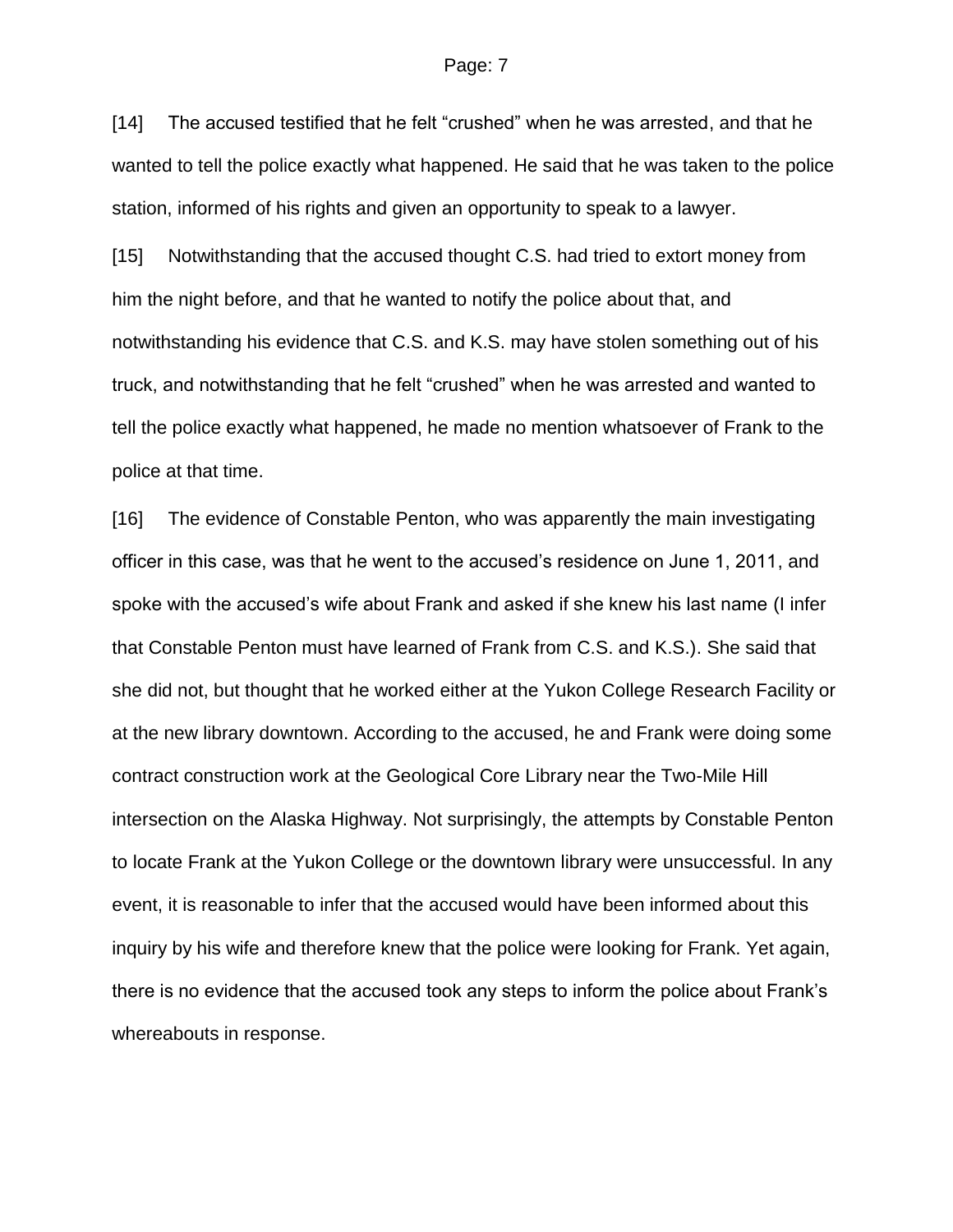[17] On June 19, 2011, Constable Penton returned to the accused's residence to do a curfew check on the accused. At that time, he asked the accused if Frank was home, and the accused said no. The constable then asked if the accused knew Frank"s last name, and the accused said he did not. The constable questioned how it was that the accused lived with Frank and had hired him to work for him, but did not know his last name. The accused replied that his wife "handles that stuff". The constable said that when he spoke with the accused's wife on June 1st, she said that it was the accused who was the one who "pays and hires" the guys that work for him. The constable then suggested that he believed Frank"s last name was "Amadoo", and testified that the accused looked surprised when he said that. Finally, the Constable repeated that he needed to speak with Frank.

[18] At trial, the accused admitted that he lied to Constable Penton on June 19th about not knowing Frank"s last name. He explained that the reason he lied was because Frank was on a "three-year house arrest" and had been drinking and out past his curfew on May 19, 2011, and he did not want to get him in trouble. The accused testified that he therefore wanted to get legal advice on the matter and did so the next morning. There is no evidence that the accused sought legal advice about Frank previously, notwithstanding that a month had passed since the alleged incident by that time. Contrary to the evidence of Constable Penton, the accused testified that he further told the police on June 19th "where we worked [i.e. at the Geological Core Library] and where Frank was staying at his campsite". By this time Frank had apparently moved out of the basement suite and had taken up residence at a campsite.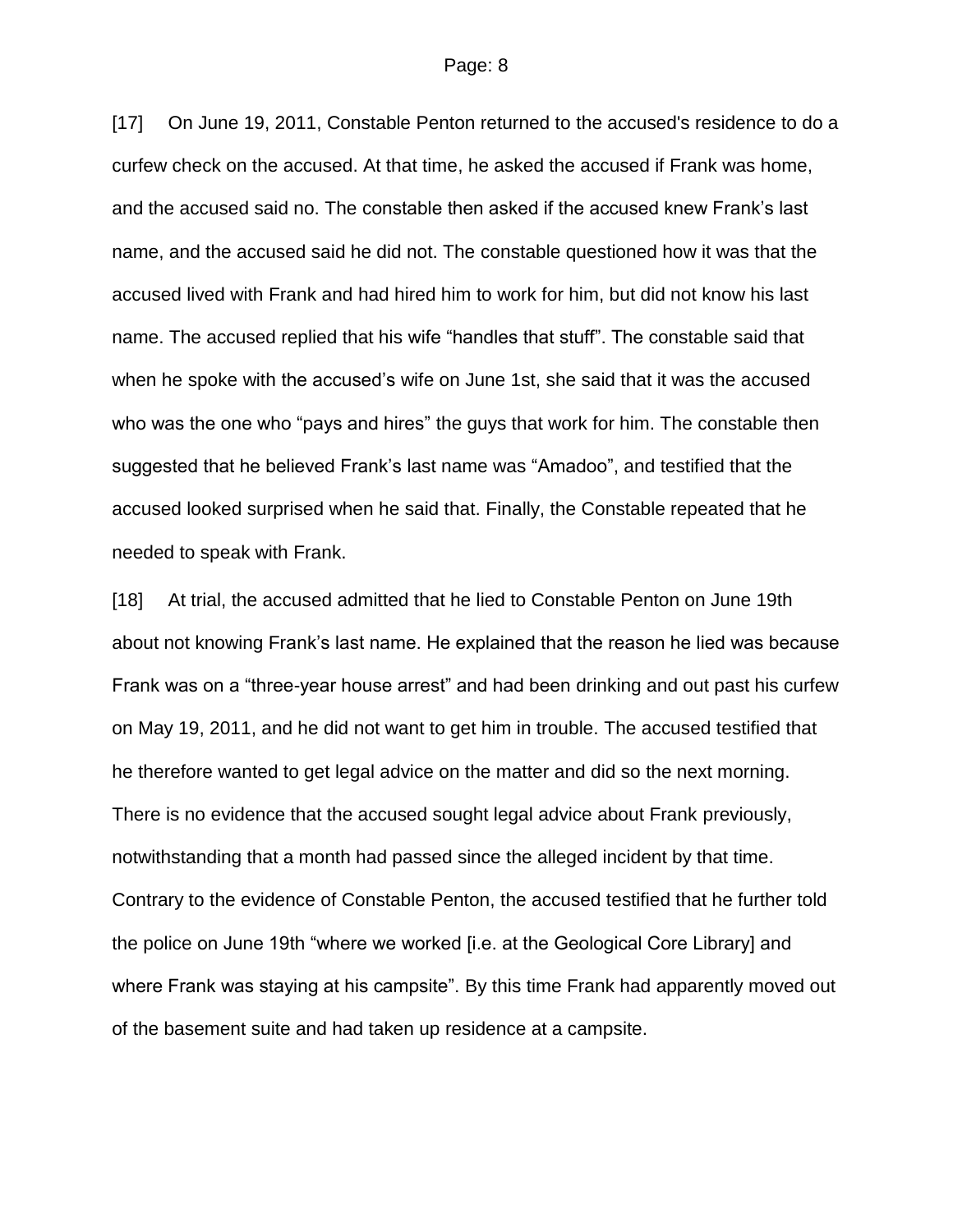[19] The accused testified that he met Frank through a friend in Vancouver and that Frank had come to Whitehorse to work for him on May 11, 2011. Therefore, when the accused was arrested on May 19th, he had only known Frank for just over a week. As noted, the accused asserted that he had been the victim of an attempted extortion and possible theft, that he felt "crushed" by his arrest and that he wanted to tell the police "exactly what happened". The tenor of all this evidence is that he felt wronged and desperately wanted to defend himself against an unjust charge. In this context, I find it simply unbelievable that his loyalty to an employee he had only briefly known, and his desire to protect Frank from the consequences of a possible breach of his house arrest conditions, would have trumped his apparent desire for justice.

[20] The accused"s explanation that he was attempting to shield Frank is simply incredible on its face. If indeed he wanted to spare Frank from a possible arrest, then why would he have told the police where Frank worked and lived?

[21] In addition, the accused"s evidence that he told the police where Frank worked and where he lived is directly contradicted by Constable Penton who testified that he had no such conversation with the accused. Constable Penton"s evidence on that point was not seriously challenged by the accused. Therefore, I find that the accused lied a second time, this time under oath, when he gave that testimony.

[22] The accused said in these proceedings that he had worked with Frank on June 20th and told him at that time that he wanted him to give a statement to his lawyer the next day. He said that Frank initially complained about that because of the risk of going back to jail. However, he calmed down when the accused explained that the statement would only be with the defence lawyer and would not involve speaking with Crown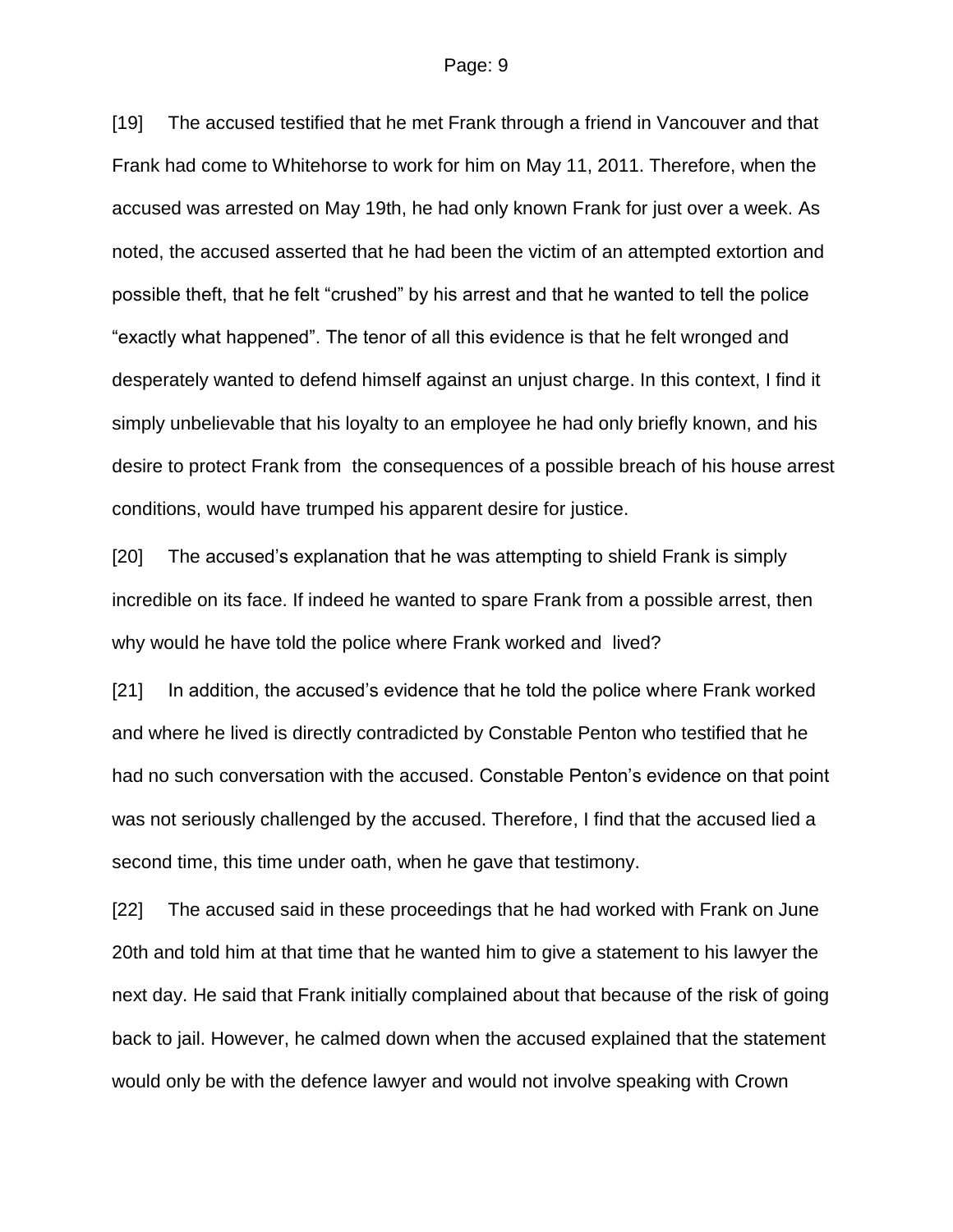counsel or the police. The accused said that, the morning after this conversation, Frank did not show up for work and that he had no further contact with him, despite attempts to phone and text him. He said that he had no other contact information for Frank, even though the accused owed him about \$7000 in wages.

[23] In any event, the accused also testified in direct examination that he had decided, apparently on or about June 20th, to give the police Frank"s last name if they again showed up at his door for a curfew check. However, the evidence is that when Constable Penton performed a curfew check on June 27, 2011, the accused did not do so. Constable Penton testified that when he arrived at the accused's residence that night, he was met at the door by an older male by the name of Tom, whom the accused confirmed was his brother. After some brief conversation with Tom, Constable Penton said that the accused met him at the doorway, but would not say anything to him and did not further identify Frank. There was no specific reference in Constable Penton"s notes that he questioned the accused about Frank"s last name on that occasion. However, when asked about that on re-examination, the constable effectively explained that he would have made the inquiry, because he had asked the accused the same question earlier and identifying Frank was a priority for him in the investigation.

[24] When the accused was cross-examined about the June 19th curfew check, he said that he intended to give the police Frank's last name if they showed up for a subsequent curfew check and if they asked him for Frank's name. This was an embellishment of his direct testimony and I find that it was a transparent attempt to explain why he did not provide Frank"s last name during the June 27th curfew check.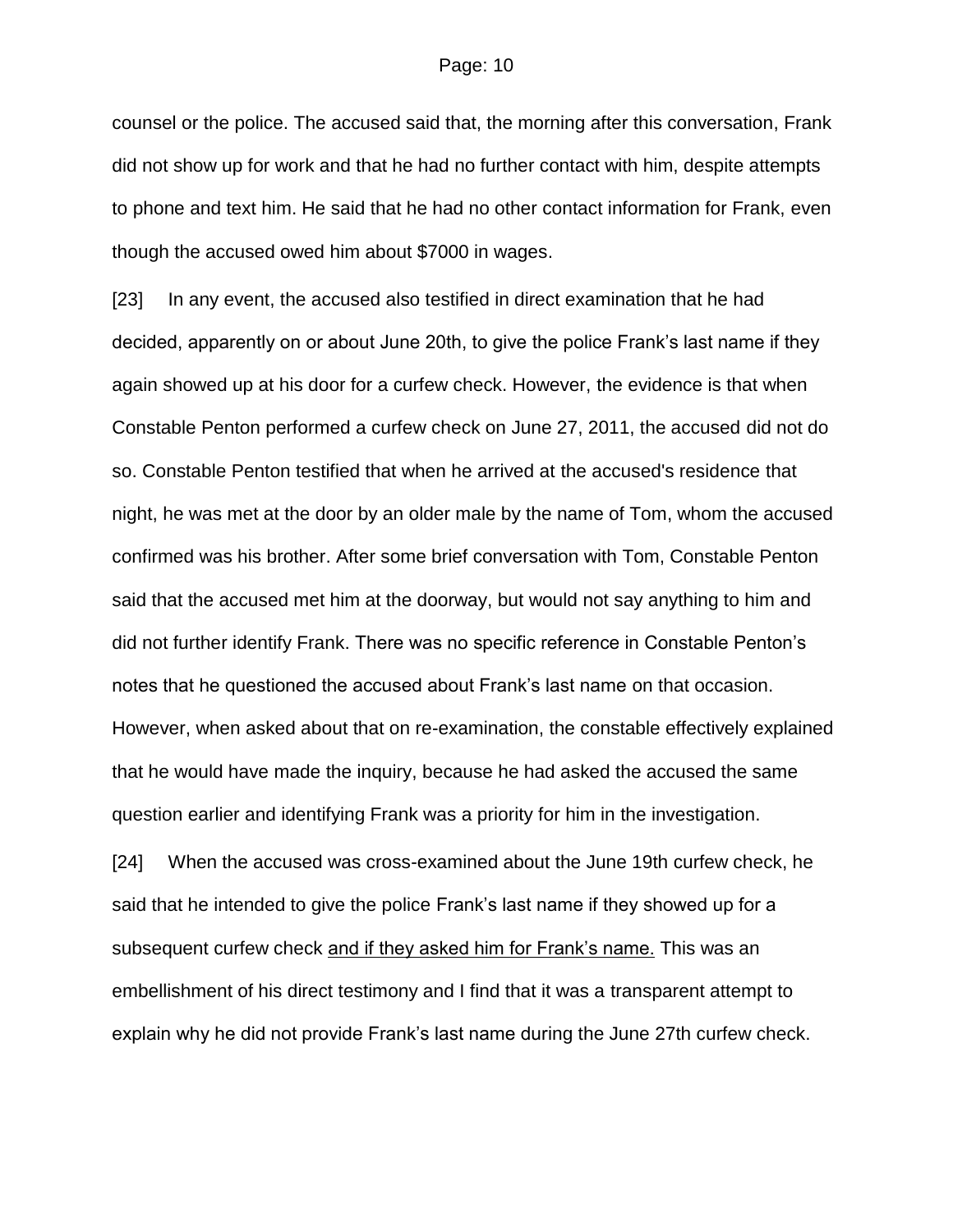[25] The accused initially said that he could not remember much of the June  $27<sup>th</sup>$ conversation with Constable Penton. He thought the constable had told him that he already had Frank"s last name, but he did not know whether he was told that on June 27th or on another day. I find this was likely a reference to Constable Penton"s statement to the accused on June 19th that he believed Frank"s last name was "Amadoo". In any event, the accused testified that he did not volunteer Frank"s last name on that, or any other, occasion.

[26] Defence counsel argued that Constable Penton"s evidence that he asked the accused about Frank during the June 27th curfew check should not be believed or given any weight, because there is no reference to such a question in his notes. I reject that argument. In the context of all of the evidence, it was clearly "top of mind" for Constable Penton in his investigation to locate Frank. The accused knew that and had supposedly promised himself that he would reveal Frank"s last name during that curfew check. The fact that the accused failed to do so suggests to me that he was not genuinely seeking the assistance of a witness who was potentially so important to his defence.

[27] In these circumstances I think is appropriate to draw an adverse inference against the accused. I recognize that, as in the situation where the defence fails to call a witness at trial, drawing such an inference could raise the danger of placing a burden on the defence to adduce evidence and that it should only be drawn with a great degree of caution (see *R. v. Lapensee*, 2009 ONCA 645). However, I can find no plausible reason here to explain the accused's consistent failure to pursue Frank's evidence, given his testimony that he felt wronged by the allegations, Frank"s obviously relevant and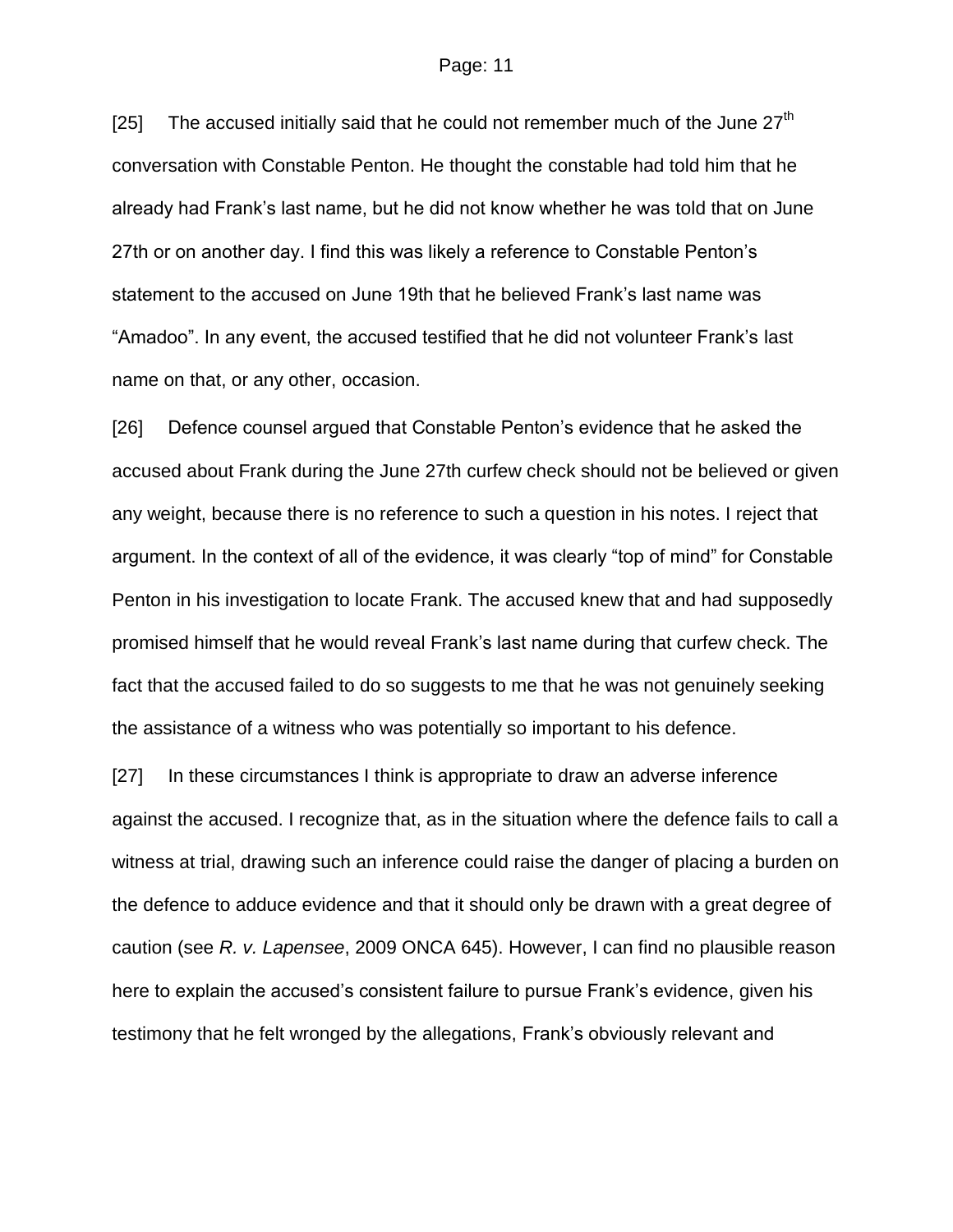presumably exculpatory evidence, and the accused"s professed resolution to help Constable Penton with his inquiries.

[28] I am similarly troubled by the failure of the accused to make any attempt to involve the unnamed female hitchhiker in his defence. This person was potentially an eyewitness to the second alleged sexual assault near the dumpster in the Kwanlin Dun village. Although the accused did not know at that time that he was going to be charged with sexual assault, he clearly thought that there had been an attempt to extort money from him by C.S. and also feared a robbery by both her and K.S. He was also told by the female hitchhiker that the teenagers may have stolen something from the back of his truck. The accused further testified that he thought about calling the police as a result of the circumstances. Although his explanation for choosing not to do so is understandable, i.e. that he did not want to risk being charged for drinking and driving, his failure to procure any contact information from the hitchhiker is difficult to understand. He testified that he drove the hitchhiker from the Kwanlin Dun village to the Two-Mile Hill intersection on the Alaska Highway, and then turned north for further 10 minute drive, until dropping the hitchhiker at a gas station. Thus, there was ample opportunity during that time for the accused to have obtained the hitchhiker"s name, at the very least, as well as some contact information for future reference if need be. Once again, with due regard to the caution in *Lapensee*, the fact that the accused failed to do so suggests that an adverse inference can be made against him.

[29] The third and final area of the accused"s testimony that I found unbelievable is regarding the marijuana purchase and usage. The accused testified that he did not smoke pot that night, because he is not a marijuana user. While a collateral matter, I do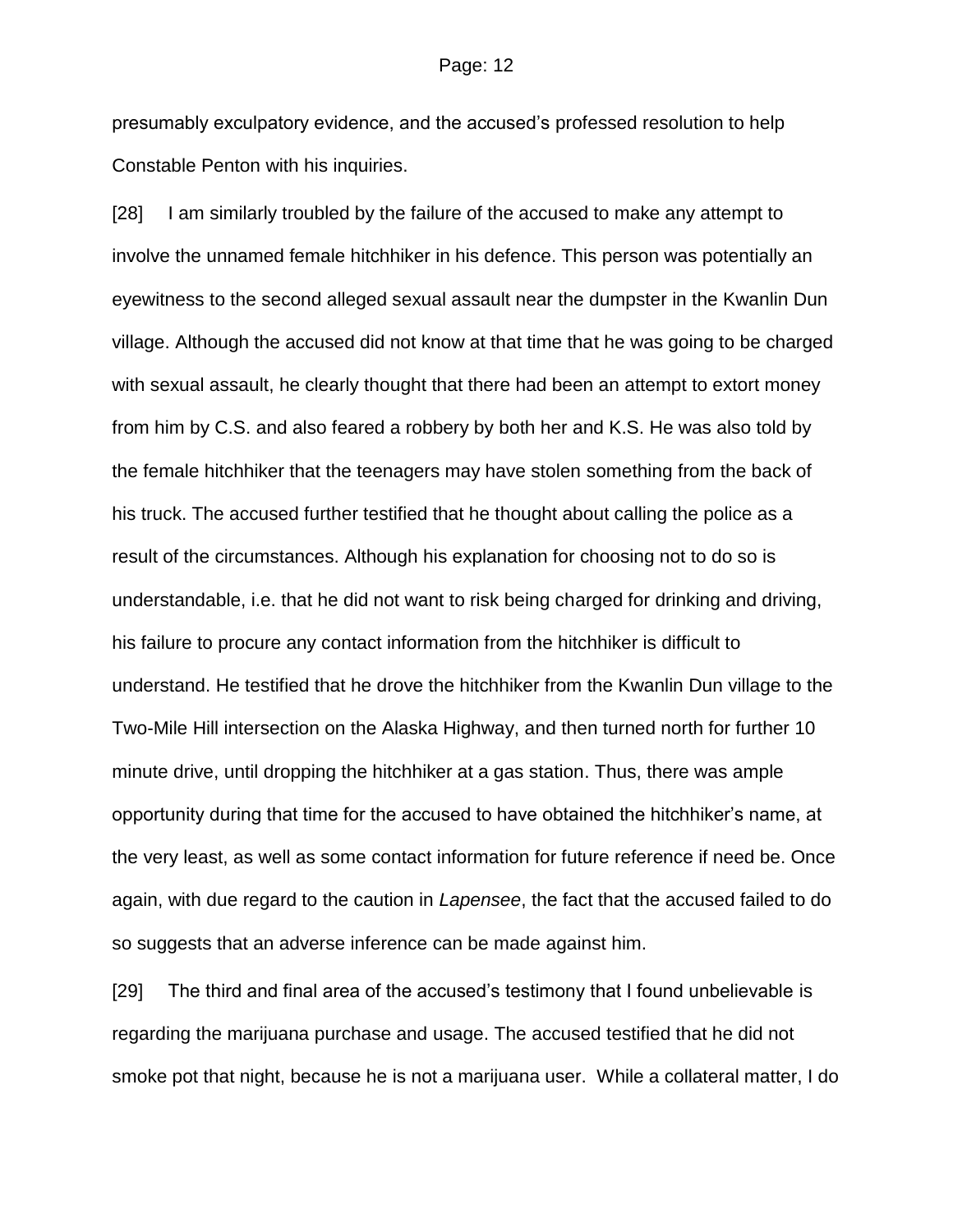find that his evidence on this point affects his credibility overall. First of all, this evidence was contradicted by C.S. and K.S., and even by his own language during his testimony, when he repeatedly referred to places where "we" could smoke a joint, and where 'we' could purchase the drugs. Secondly, I find that the accused's efforts to find some marijuana that night, purportedly only for Frank, to have been quite extraordinary. Thirdly, for a non-user, the accused seemed to be unusually familiar with marijuana terminology and purchasing details.

[30] On his own story, the accused drove to at least three different places to try to secure marijuana and rolling papers for Frank. It was the accused that approached K.S., and the accused that negotiated the purchase price and amount. It was also the accused who paid for the marijuana, not just once but twice. I find that his story about spending the night trying to locate marijuana for Frank strains credibility and raises concerns about his truthfulness with respect to other aspects of his narrative.

[31] As noted at the outset, I do not believe the evidence of the accused and it is incapable of raising a reasonable doubt for me.

#### *Evidence relating to the complainant's testimony*

[32] The third leg in the *R. v. W.(D)* analysis is that, even if I am not left in doubt by the evidence of the accused, I must ask myself whether, on the basis of the evidence which I do accept, I am convinced beyond a reasonable doubt of his guilt. For the reasons which follow, and in particular because of numerous problems with the credibility and reliability of C.S., I am not convinced beyond a reasonable doubt of the accused"s guilt.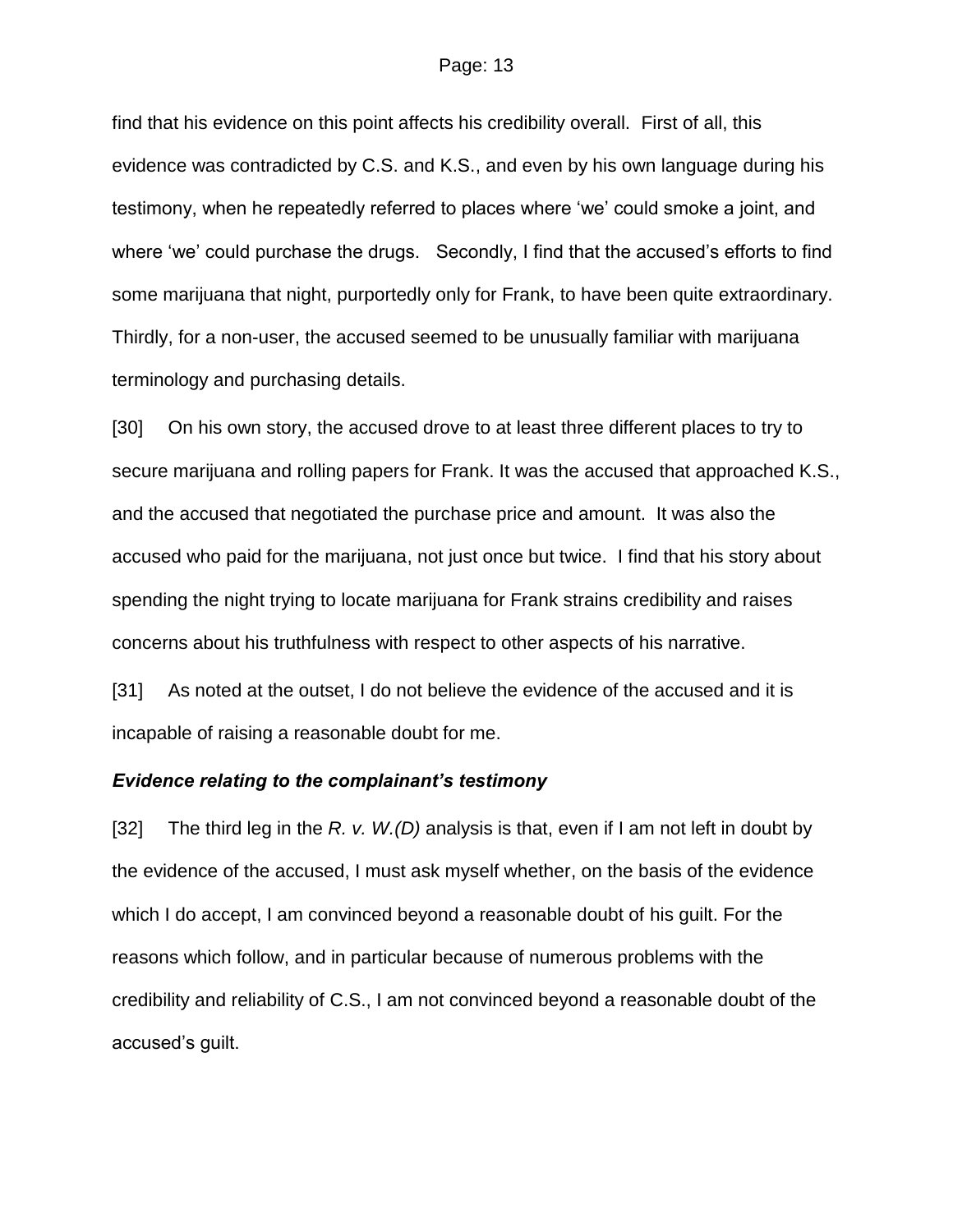[33] It is important to note at the outset of this discussion that this is largely a "he said, she said" case on the allegations of sexual assault. While much of C.S."s testimony about the events that night were corroborated by K.S., and indeed the accused, there was no independent eyewitness to the two occasions of alleged sexual touching. This highlights the importance of C.S."s credibility and reliability to my eventual conclusion.

[34] Defence counsel argued that there were numerous inconsistencies between the evidence of C.S. and K.S. While that appears to be true, I must remind myself that the pair were each 16 years old time, and approximately two years has passed since the incidents. Several of the inconsistencies raised by counsel I dismiss as simply trivial.

[35] Having said that, there are a number of internal and external inconsistencies, as well as other weaknesses in C.S."s evidence, which I find troubling. Where, as here, the Crown"s case is entirely dependent upon the evidence of the complainant, this evidence must be tested in light of the evidence as a whole. As noted by the British Columbia Court of Appeal in *R. v. R.W.B.* (1993), 24 B.C.A.C. 1:

> "[28] … Where, as here, the case for the Crown is wholly dependent upon the testimony of the complainant, it is essential that the credibility and reliability of the complainant's evidence be tested in the light of all of the other evidence presented.

[29] In this case there were a number of inconsistencies in the complainant's own evidence and a number of inconsistencies between the complainant's evidence and the testimony of other witnesses. While it is true that minor inconsistencies may not diminish the credibility of a witness unduly, a series of inconsistencies may become quite significant and cause the trier of fact to have a reasonable doubt about the reliability of the witness' evidence. There is no rule as to when, in the face of inconsistency, such doubt may arise but at the least the trier of fact should look to the totality of the inconsistencies in order to assess whether the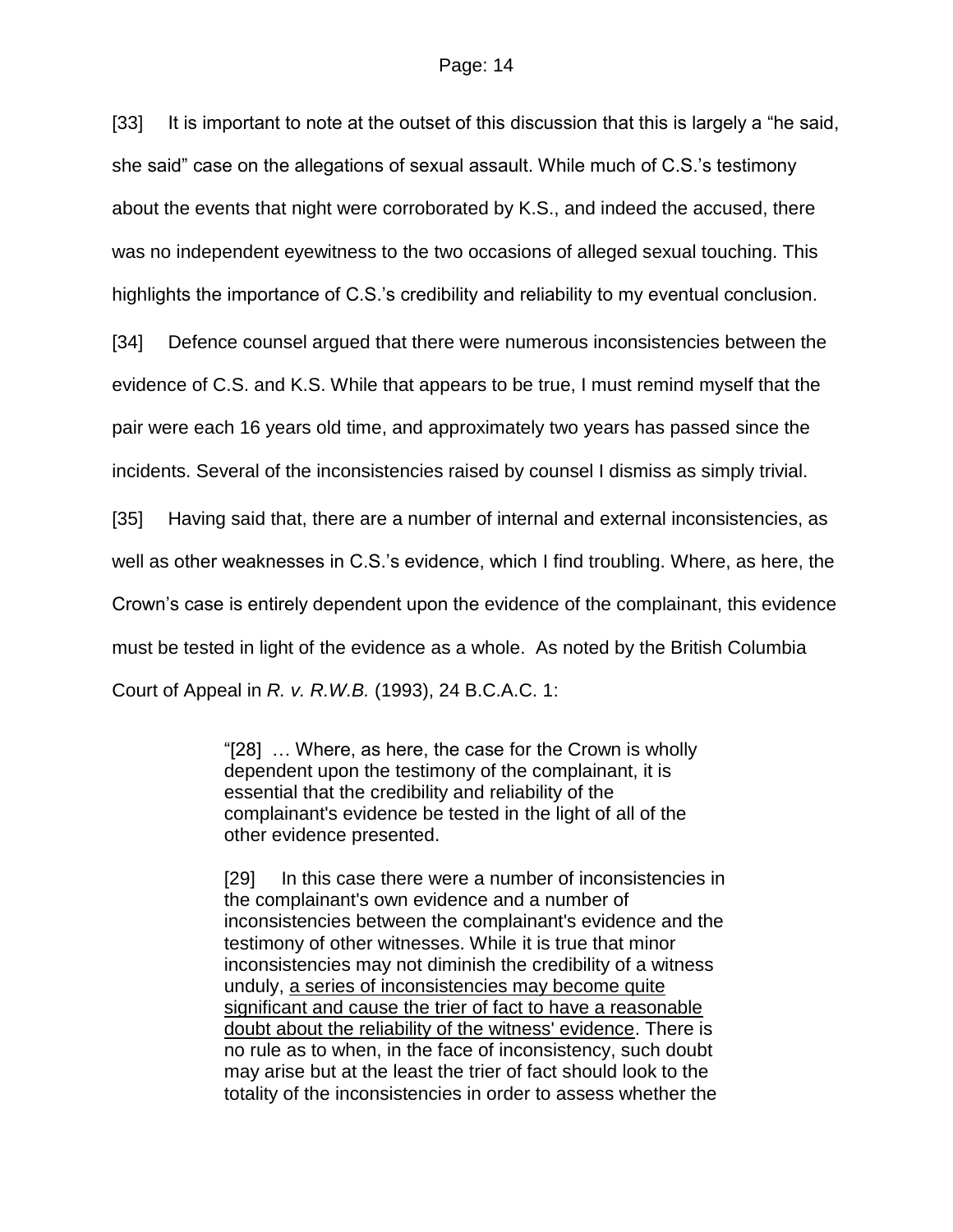witness' evidence is reliable. This is particularly so when there is no supporting evidence on the central issue, which was the case here."(my emphasis)

[36] An important aspect of a credibility assessment is the consistency between the evidence given by the complainant at trial versus on other occasions (*R. v. C.H.* (1999), 182 Nfld. & P.E.I.R. 32 (Nfld. C.A.).

[37] C.S. admitted that her memory was "pretty foggy" since this incident happened. This is, to a large extent, understandable, given the amount of time that has elapsed and the fact that she and K.S. were smoking marijuana on the night in question. However, while I recognize that, at 16, she was considered a child when these events took place, she was nevertheless not a young child. She was of sufficient age to understand the importance of giving an accurate statement to the police at the time of the events. And presently, at age 18, she should clearly understand the significance of an oath and the importance of responding accurately to questions posed to her at trial. Certain aspects of her evidence and inconsistencies between what she said in this court and to the police raise concerns for me about her credibility and reliability.

[38] There were many details about the night of May 18-19, 2011 which C.S. could not remember, and, when refreshed, it was not clear which of her several statements may have been the most accurate. At one point in her cross-examination, C.S. testified that her memory was "best" when she gave her statement to the police. Later, when she was asked about her earlier testimony at the preliminary inquiry on September 5, 2012, she acknowledged that her recollection was "better last year" than at the trial. Still later in her cross-examination, C.S then testified that her memory was "better today", i.e. at the trial.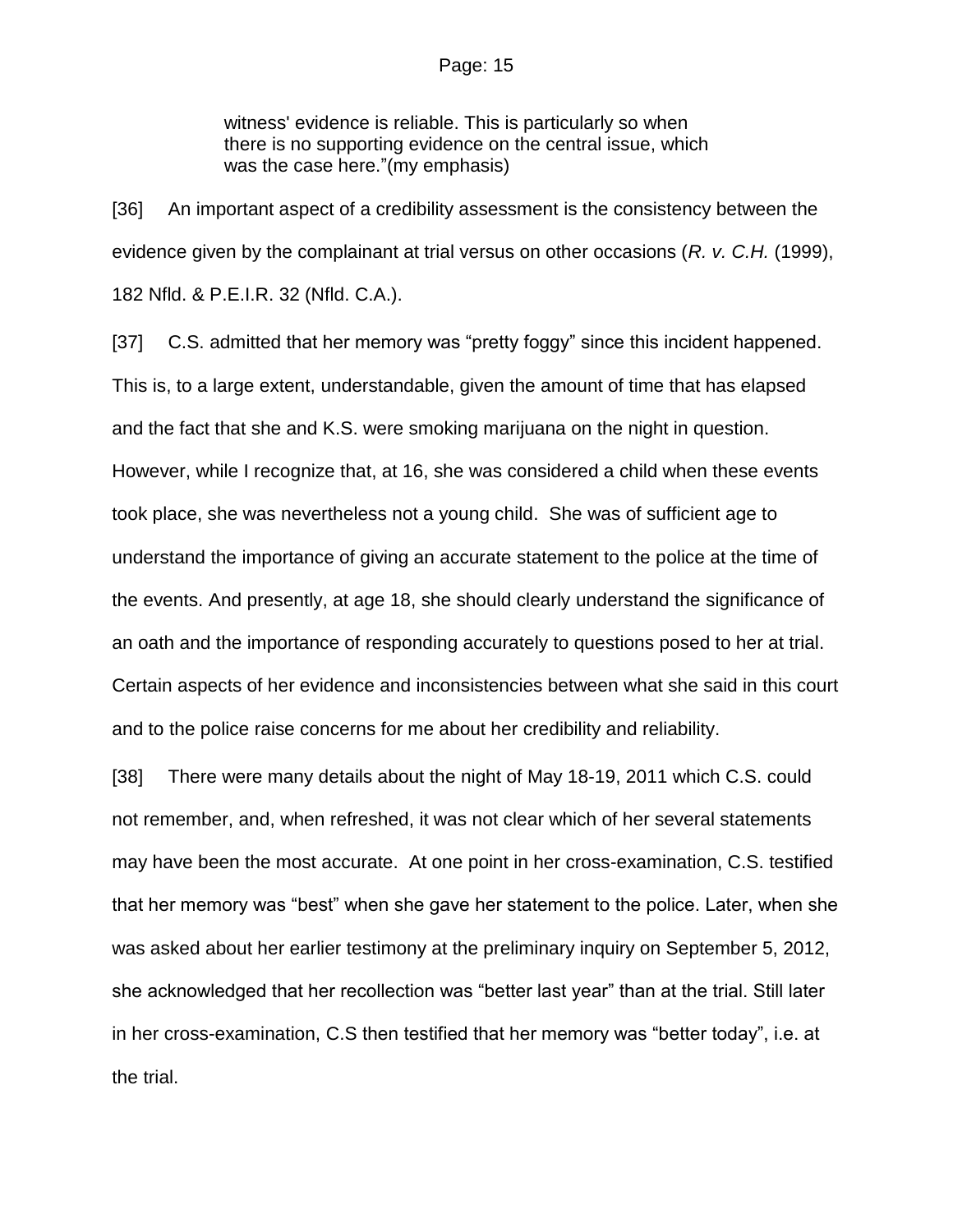[39] Although numerous, no one of the inconsistencies in C.S."s recollection is, in and of itself, significant enough for me to discount her evidence to the point where I have a reasonable doubt about the accused"s guilt. However, I find that the cumulative effect of the inconsistencies leaves me with such a doubt. I am simply unable to find C.S."s credibility and reliability sufficient for me to safely convict the accused. On numerous occasions C.S. conceded that what she had told the police was not true, not accurate, or a lie. There is nothing in the way of corroborative evidence to convince me that what she has testified to in court is any more credible or reliable than what she has said before. The onus is always on the Crown to prove its case beyond a reasonable doubt. [40] For example, when asked in direct examination at trial about the first sexual assault at the Grey Mountain lookout, she said that the accused had put his hand under her shirt, on her stomach and around her breast and that he also touched her on the "outside" of her "butt area". C.S. confirmed that evidence in cross-examination, until she was asked about her written statement to the police made on May 19, 2011, in the early morning hours shortly after Constable Penton noted her and K.S. in the Kwanlin Dun village. In the statement, she was asked the following question and gave the following answer:

- "Q: Okay, so you said he was trying to touch you, can you describe and tell me how he was trying to touch you?
- A: like he was putting his hands under my shirt, under my like pants and just like grabbing me." (my emphasis)

When asked to explain this inconsistency, she said that her memory was "pretty foggy since this incident happened".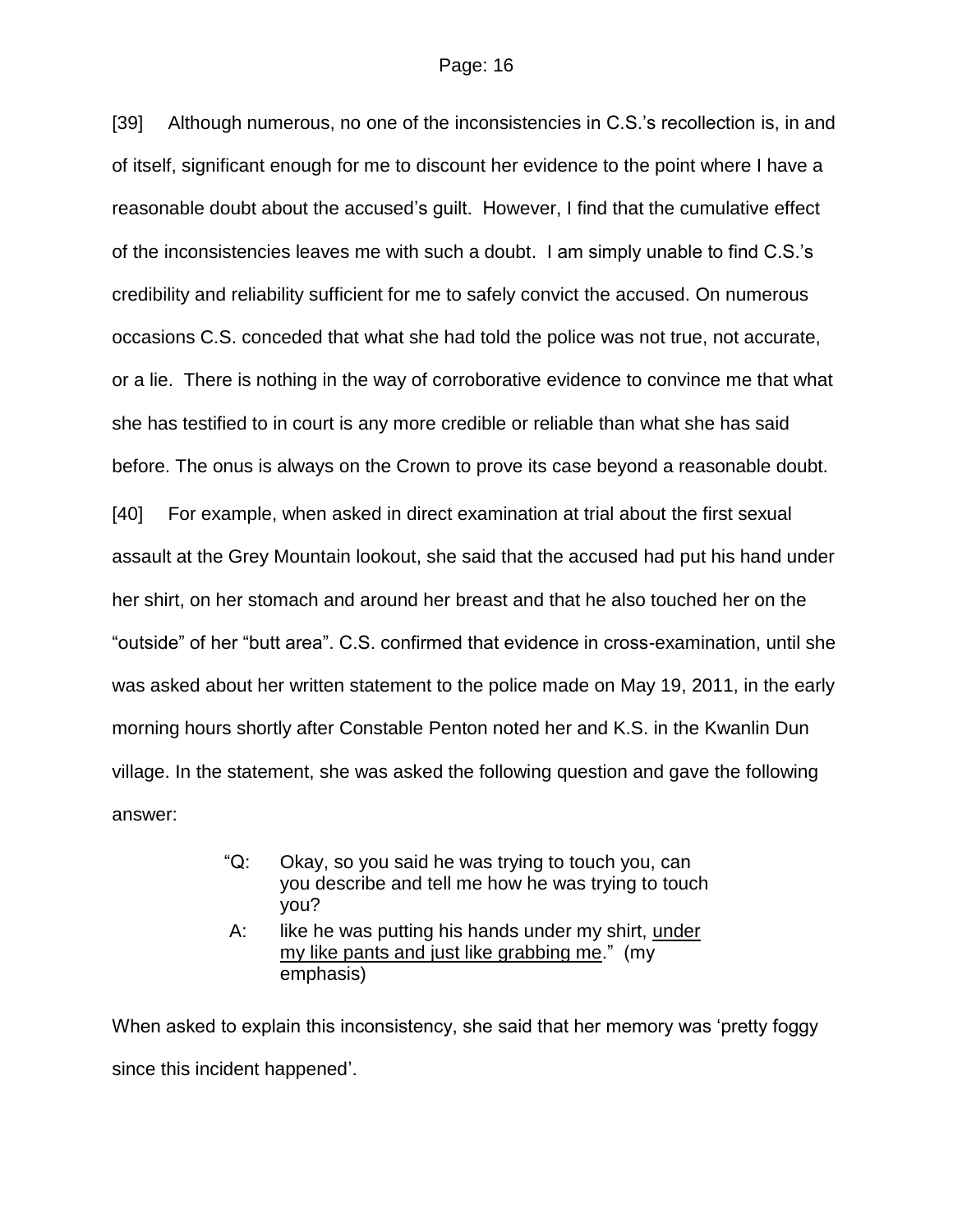[41] A second inconsistency arising from the first alleged sexual touching had to do with whether the accused said anything to C.S. at the time. In direct examination, C.S. did not remember if he said anything. In cross-examination, when asked if the accused made any suggestions to her at the time, C.S. replied, "Not that I remember." When she was further asked if the accused said anything like "Hey, let's go in the bushes for a quickie?", she replied that he did not, and agreed that she would have remembered something like that. C.S. was then asked about her statement to the police where she was asked the following question and gave the following answer:

- "Q: Yeah. Was he saying anything?
- A: Well he was just saying that, I do not know what it was, INAUDIBLE, like he wanted wanted me and he"s like, he"s like after, how about we go to the back seat…" (my emphasis)

When asked to explain this inconsistency, C.S. said, "I don"t remember telling the police that", and she further agreed that this answer to the police was "not true".

[42] A third inconsistency in relation to the first alleged sexual touching at the Grey Mountain lookout arose on cross-examination when C.S. was asked whether the accused tried to get her alone and out of the truck. She replied, "No". She was then asked about her statement to the police where she was asked the following question and give the following answer:

- "Q: What happened there?
- A: I do not know. So, Ian I think [his] name is, was trying to get me alone like out of the car and alone with him. And that's when he like started like trying to grab me and touched me."

C.S. further acknowledged that this answer to the police was "not true".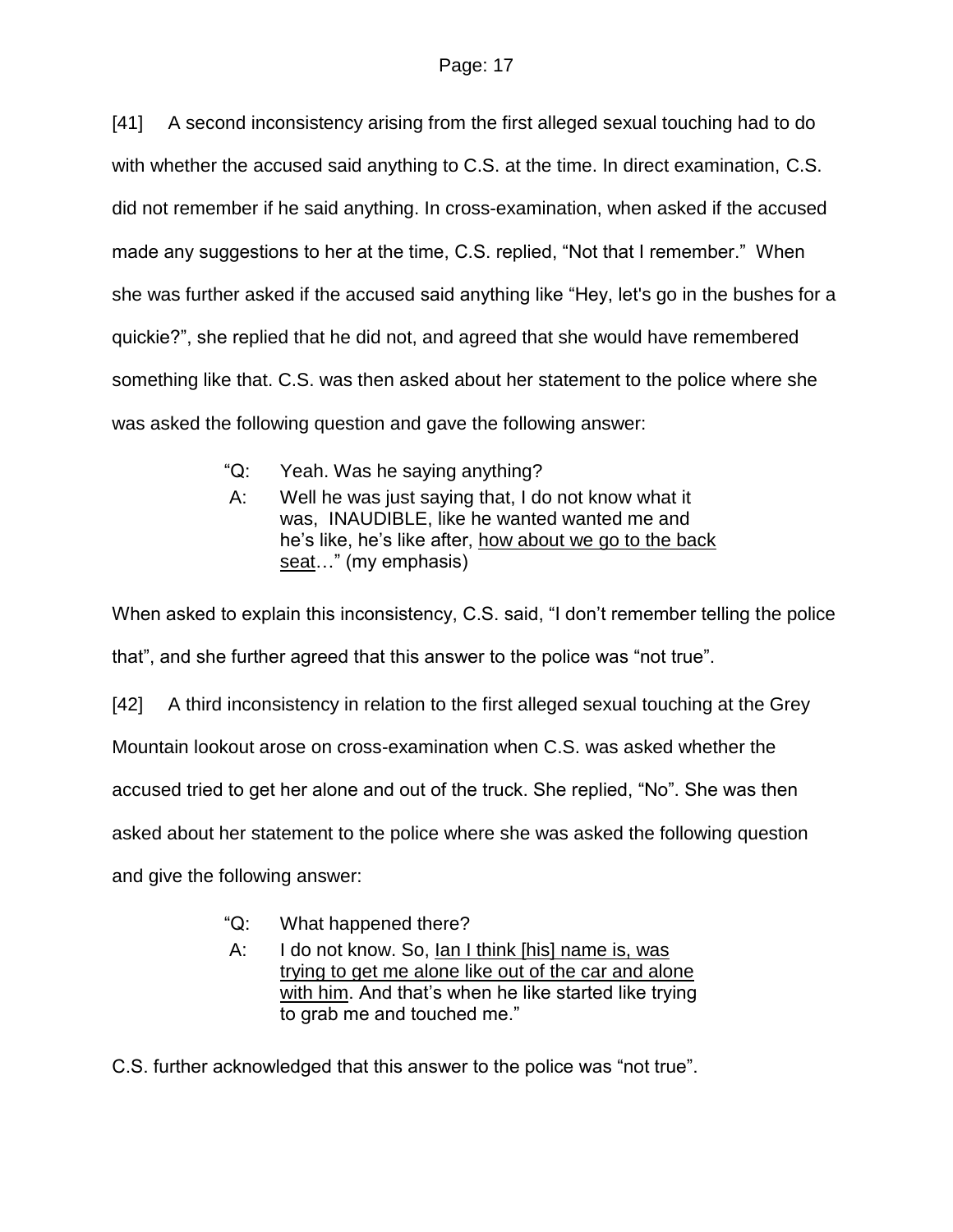[43] A further internal inconsistency arose in relation to C.S."s testimony about her ability to get a good look at the accused that night. In cross-examination she agreed that she had such an opportunity when she was inside the lighted foyer of the bank, when the accused was withdrawing money from the ATM. She was then asked about her statement to the police where she was asked the following questions and gave the following answers:

- "Q: … Okay. Can you describe what he looked like to me?
- A: He was big, uhm, I don't really can't, I never really saw him because like we were in the truck and it was all dark and when we were outside it was all dark so I never really saw him I just saw, all I saw was like a…
- Q: Okay, was he white? Or native or?
- A: White, he was, pretty sure.
- Q: Pretty sure he was white? Did he have a beard? Any glasses? Anything like that?
- A: I can"t remember."

When asked to explain these answers to the police, C.S. said "I guess it was not the truth."

[44] C.S.'s evidence about who went into the bank when was also externally inconsistent with both the evidence of K.S. and that of the accused. She testified that when the group stopped at the bank, the accused wanted her to go with him when he went in to get some money from the ATM. She further stated that when K.S. was about to accompany her, the accused said "just me", i.e. indicating that he only wanted C.S. to go into the bank with him. C.S. further testified that she did go into the bank with the accused and that he showed her how much money he took out of the ATM. She then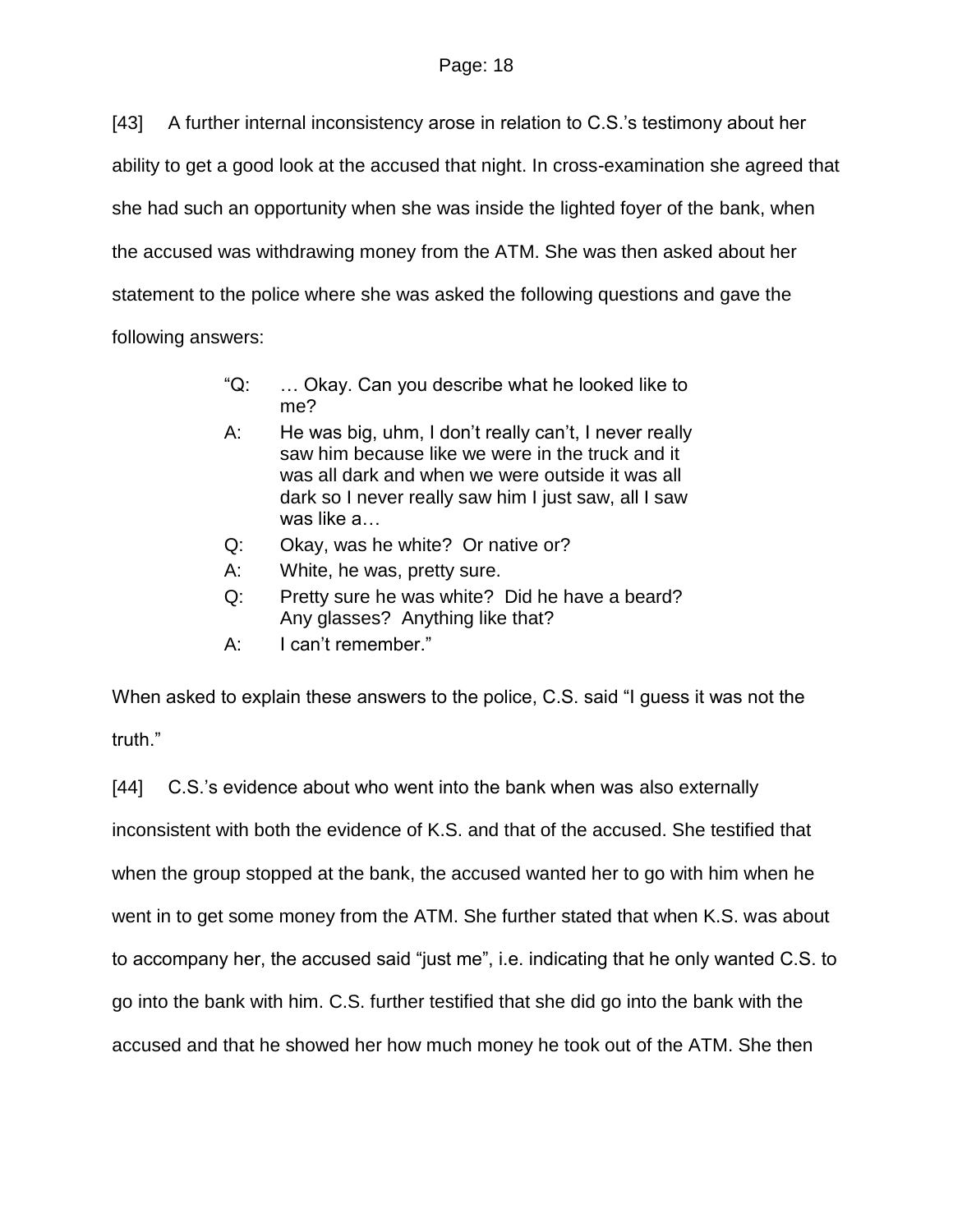stated that K.S. came into the bank "about one minute later, not even", and then all three left to return to the truck.

[45] In her statement to the police, C.S. said:

"A: After that, we went like, we drove down Grey Mountain and we went to, the, Royal Bank and that's when he, I don't know about I but he wanted to get me alone again. And [K.S.] ran into the bank with me and him and, I don"t know and then when we went out we went to go back into the truck, so I could get dropped where it was I wanted to go…" (my emphasis)

When asked to explain this inconsistency, C.S. testified that her answer to the police was "not accurate".

[46] K.S. testified that when the group arrived at the bank, there was no discussion of who would go into the bank with the accused. Rather, K.S. said that he stood outside of the truck for few moments to finish his cigarette, then went inside the bank, at which point the accused asked him how much money he should take out. K.S. said that he replied "\$500", and that C.S. entered the bank, just as he and the accused were about to walk out.

[47] The accused testified that he went into the bank alone, but that after he withdrew the \$500 from the ATM, he turned around and saw C.S. standing beside K.S. and that the two of them were kind of whispering back and forth. The accused then said that C.S. walked out of the bank first and that he followed with K.S. behind him.

[48] C.S. was also inconsistent about when and how many times the group drove up to the Kwanlin Dun village and for what purpose. While I understand that she may have been reluctant to disclose to the police that her boyfriend was purchasing marijuana,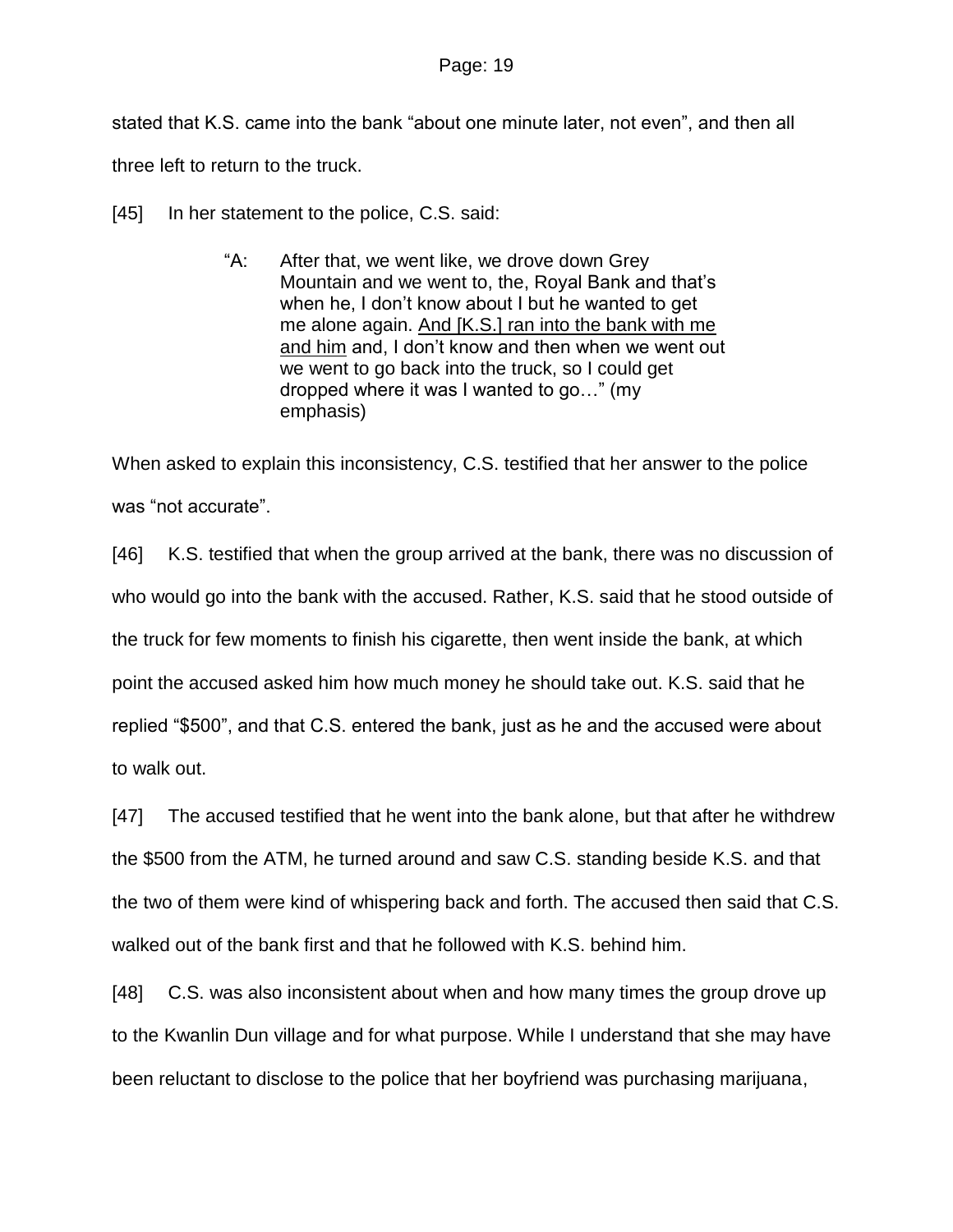this transaction clearly formed a critical part of the evening"s narrative by the time the matter came to trial. The fact that she could not recollect whether K.S. had been able to purchase marijuana and any details about where and when she had been smoking it enhances concerns for me about the reliability of her recollection of the evening overall. [49] C.S. testified in cross-examination that, on the occasion of the alleged sexual touching near the dumpster in the Kwanlin Dun village, at no time did she go with the accused "behind" the dumpster. She drew a diagram of the position of the accused"s truck relative to the dumpster, which depicted the two objects being more or less parallel with the front of the truck facing into the cul-de-sac where the dumpster was located. She also depicted where she and the accused were standing when the alleged sexual touching took place. This was in a position roughly adjacent to the front driver's corner of the truck at about a 10 o"clock position relative to anyone sitting in front of the truck. C.S. confirmed in cross-examination that where she and the accused were standing when the alleged sexual touching took place would have been in "full view" of anyone sitting in the truck. However, she was also cross-examined about her statement to the police where she gave the following answer:

> "A: Well I went out of the truck because I wanted to go with [KS] because I didn"t want to be alone with him and like I don"t know he wouldn"t let that happen, and like so [KS] like, and like he do [KS] doesn"t know it was didn"t know what was happening so, INAUDIBLE just started walking away to like get the thing, and like I don"t know he took me behind a dumpster and like started trying to grab me and stuff..." (my emphasis)

Obviously, "behind" can be a relative term depending upon the position of the observer. However, in this case, C.S. believed that both the female hitchhiker and Frank were still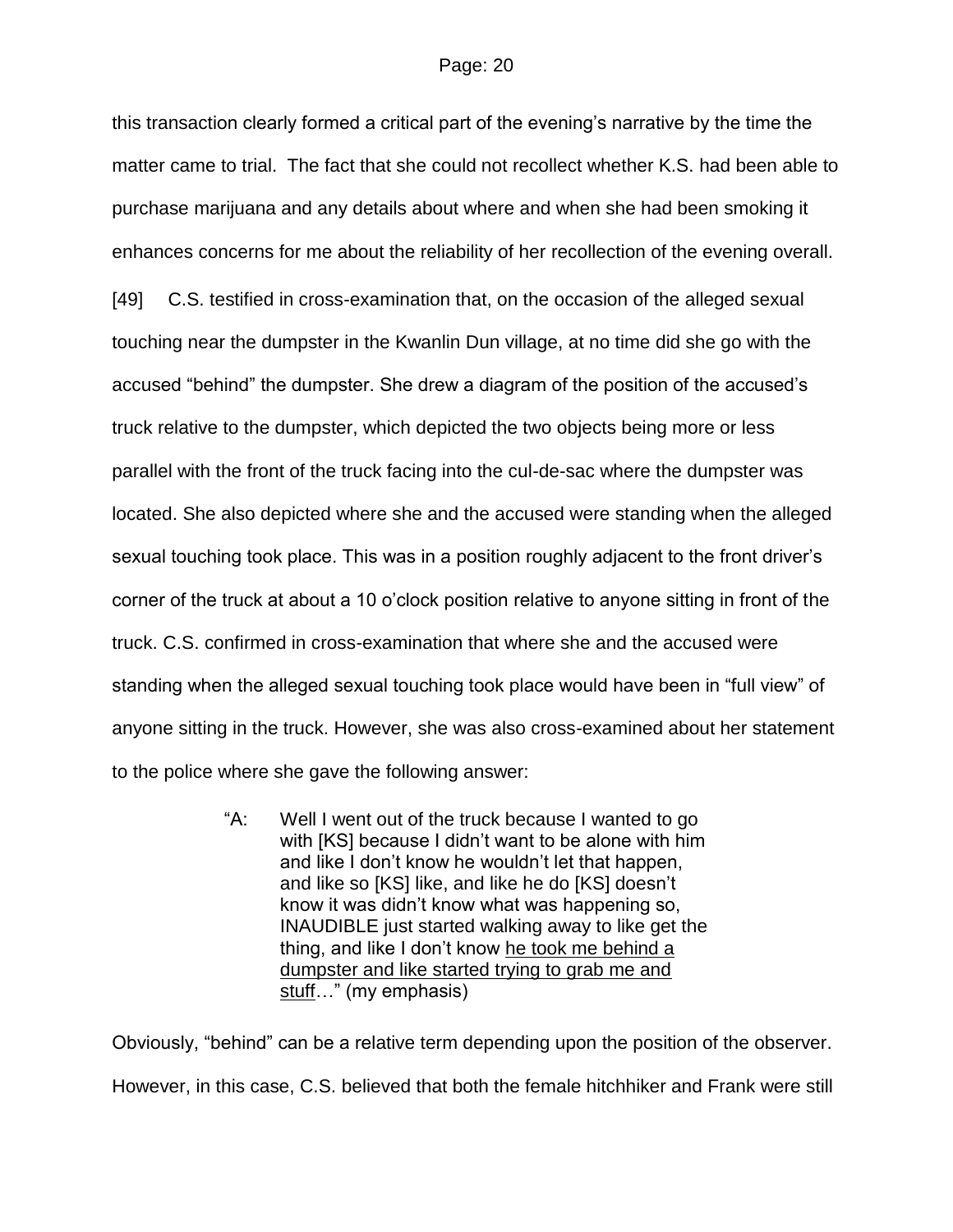sitting in the truck. Therefore, relative to them, "behind" would have been on the side of the dumpster which could not have been seen by the hitchhiker and Frank. In any event, C.S. acknowledged that this answer to the police was "not correct".

[50] During what she subsequently clarified to be the second stop at the dumpster, C.S. initially testified in direct examination that she felt she could not go with K.S. when he left to purchase the weed "because I didn't know the person he was going to get the weed off of." However, in cross-examination she said that answer was "not correct". She was then asked about her statement to the police, and in particular her answer that the accused would not let her leave with K.S. When questioned further, C.S. said "I don"t think it was [the accused] saying "No, don"t go with him"" and confirmed that the accused did not prevent her from going with K.S. at that time. She also added "I can"t really remember much of what happened. It's confusing how things played out."

[51] I am also troubled by C.S."s reaction and response after the first incident of alleged sexual touching at the Grey Mountain lookout. I recognize that it is dangerous to expect stereotypical responses from victims of sexual assault, e.g. the long-discredited "hue and cry" reaction. However, having said that, I find it puzzling, if not contrary to common sense, that C.S. did not tell K.S. about the first incident and that she did not attempt to leave the company of the accused with K.S., despite opportunities to do so. [52] C.S. testified that after the first incident on Grey Mountain she felt "scared" and was trying to get K.S.'s attention "to give him the idea of "let's go" when we were going back downtown." Although the two were sitting side-by-side in the rear seat of the truck on the way back downtown from Grey Mountain, C.S. chose to communicate with K.S. by texting messages on her cell phone and then passing the phone to K.S. to read the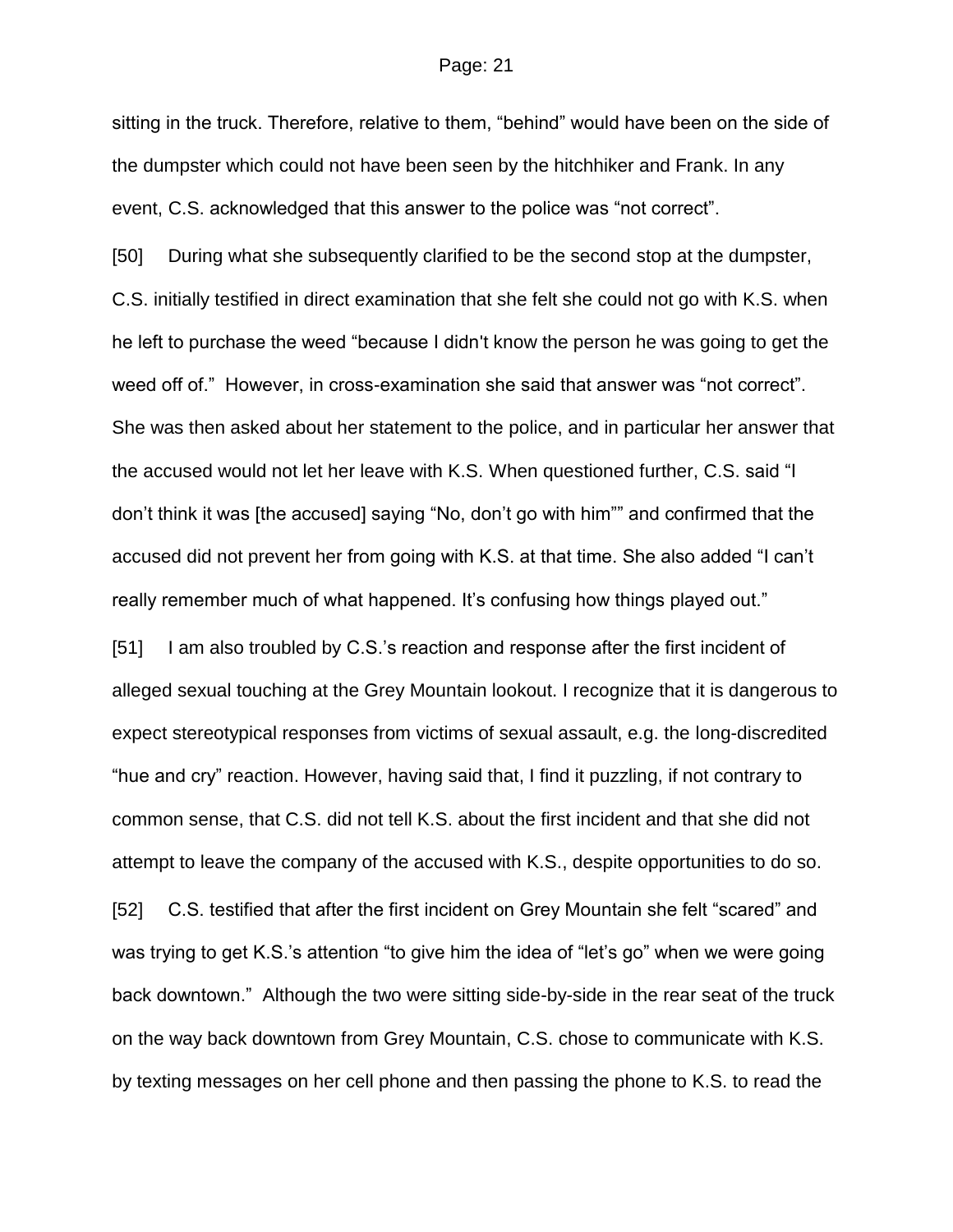messages. This was corroborated by K.S. who testified that she texted "These guys are scaring me", but would not explain to K.S. why that was the case, despite repeated requests from K.S. to do so. Rather, C.S. texted that she would tell him later.

[53] It also seems that there was an opportunity for C.S. to tell K.S. what had happened when the group stopped at the bank. Regardless of whose version one was to accept of who went into the bank and when, in none of the versions was there any suggestion that C.S. did not have an opportunity to talk quietly with K.S. at some point during the stop, at which point she could have suggested that they leave the group. [54] In addition, during the first stop at the dumpster in the Kwanlin Dun village, when K.S. first went to purchase some weed, there was no suggestion in the evidence of either C.S., K.S. or the accused that C.S. was not free to simply get out of the truck and

either accompany K.S. or agree to meet him later at the house of their friend, J. which was only about a block away.

[55] During the second stop at the dumpster, there was conflicting evidence from C.S. and K.S. about whether the accused had attempted to prevent C.S. from leaving him and the truck. K.S. testified that, after the accused gave him \$50 to purchase some more weed, he walked about 15 to 20 feet and then said to C.S., "Why don"t you come for a walk with me and go get some pot?" C.S. agreed, but the accused stopped her saying, "No, one of you has to stay here so I know you"re not ripping me off." However, as I noted earlier, when C.S. was asked about her statement to the police in which she said that the accused would not let her leave with K.S., she testified, "I don"t think it was [the accused] saying "No, don't go with him"", and said that the accused did not prevent her from going with K.S.